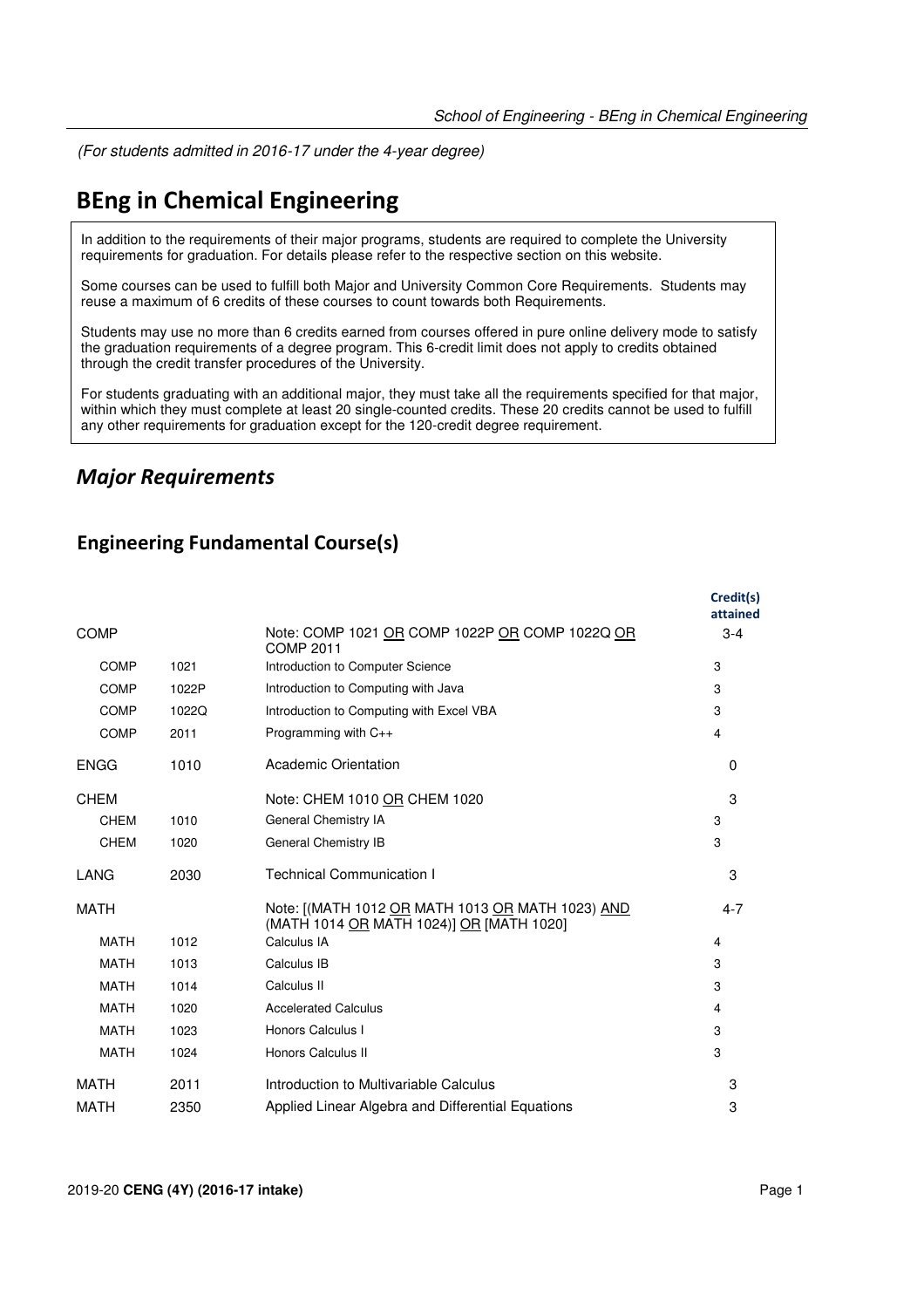| <b>PHYS</b> |      | Note: PHYS 1112 OR PHYS 1312                                                                                                                                             | 3     |
|-------------|------|--------------------------------------------------------------------------------------------------------------------------------------------------------------------------|-------|
| <b>PHYS</b> | 1112 | General Physics I with Calculus                                                                                                                                          | 3     |
| <b>PHYS</b> | 1312 | Honors General Physics I                                                                                                                                                 | 3     |
| <b>SENG</b> |      | Engineering Introduction course (If the students take an<br>introduction course included in their major, this course can be<br>counted towards their major requirement.) | $3-4$ |
| <b>CENG</b> | 1000 | Introduction to Chemical and Biological Engineering                                                                                                                      | 3     |
| <b>CIVL</b> | 1100 | Discovering Civil and Environmental Engineering                                                                                                                          | 3     |
| <b>COMP</b> | 1021 | Introduction to Computer Science                                                                                                                                         | 3     |
| <b>ELEC</b> | 1100 | Introduction to Electro-Robot Design                                                                                                                                     | 4     |
| <b>ELEC</b> | 1200 | A System View of Communications: from Signals to Packets                                                                                                                 | 4     |
| <b>IEDA</b> | 2010 | Industrial Engineering and Decision Analytics                                                                                                                            | 3     |
| <b>IEDA</b> | 2200 | <b>Engineering Management</b>                                                                                                                                            | 3     |
| <b>MECH</b> | 1901 | <b>Automotive Engineering</b>                                                                                                                                            | 3     |
| <b>MECH</b> | 1902 | Energy Systems in a Sustainable World                                                                                                                                    | 3     |
| <b>MECH</b> | 1905 | <b>Buildings for Contemporary Living</b>                                                                                                                                 | 3     |
| <b>MECH</b> | 1906 | Mechanical Engineering for Modern Life                                                                                                                                   | 3     |

# **Required Course(s)**

|                  |      |                                                      | Credit(s)<br>attained |
|------------------|------|------------------------------------------------------|-----------------------|
| <b>CENG/BIEN</b> |      | Note: CENG 1000 OR BIEN 1010                         | 3                     |
| <b>CENG</b>      | 1000 | Introduction to Chemical and Biological Engineering  | 3                     |
| <b>BIEN</b>      | 1010 | Introduction to Biomedical Engineering               | 3                     |
| <b>CENG</b>      | 1010 | Academic and Professional Development I              | 0                     |
| <b>CENG</b>      | 1500 | A First Course on Materials Science and Applications | 3                     |
| <b>CENG</b>      | 1980 | Industrial Training                                  | $\Omega$              |
| <b>CENG</b>      | 2110 | Process and Product Design Principles                | 3                     |
| <b>CENG</b>      | 2210 | Chemical and Biological Engineering Thermodynamics   | 3                     |
| <b>CENG</b>      | 2220 | Process Fluid Mechanics                              | 3                     |
| <b>CENG</b>      | 3110 | Process Dynamics and Control                         | 3                     |
| <b>CENG</b>      | 3120 | Process Design and Integration                       | 3                     |
| <b>CENG</b>      | 3210 | <b>Separation Processes</b>                          | 3                     |
| <b>CENG</b>      | 3220 | <b>Heat and Mass Transfer</b>                        | 3                     |
| <b>CENG</b>      | 3230 | Chemical and Biological Reaction Engineering         | 3                     |
| <b>CENG</b>      | 3950 | Chemical and Environmental Engineering Laboratory    | 4                     |
| <b>CENG</b>      |      | Note: CENG 4920 OR CENG 4930 OR CENG 4940            | 6                     |
| <b>CENG</b>      | 4920 | Chemical Engineering Capstone Design                 | 6                     |
| <b>CENG</b>      | 4930 | Chemical Engineering Thesis Research                 | 6                     |
| <b>CENG</b>      | 4940 | Chemical Engineering Industrial Project              | 6                     |